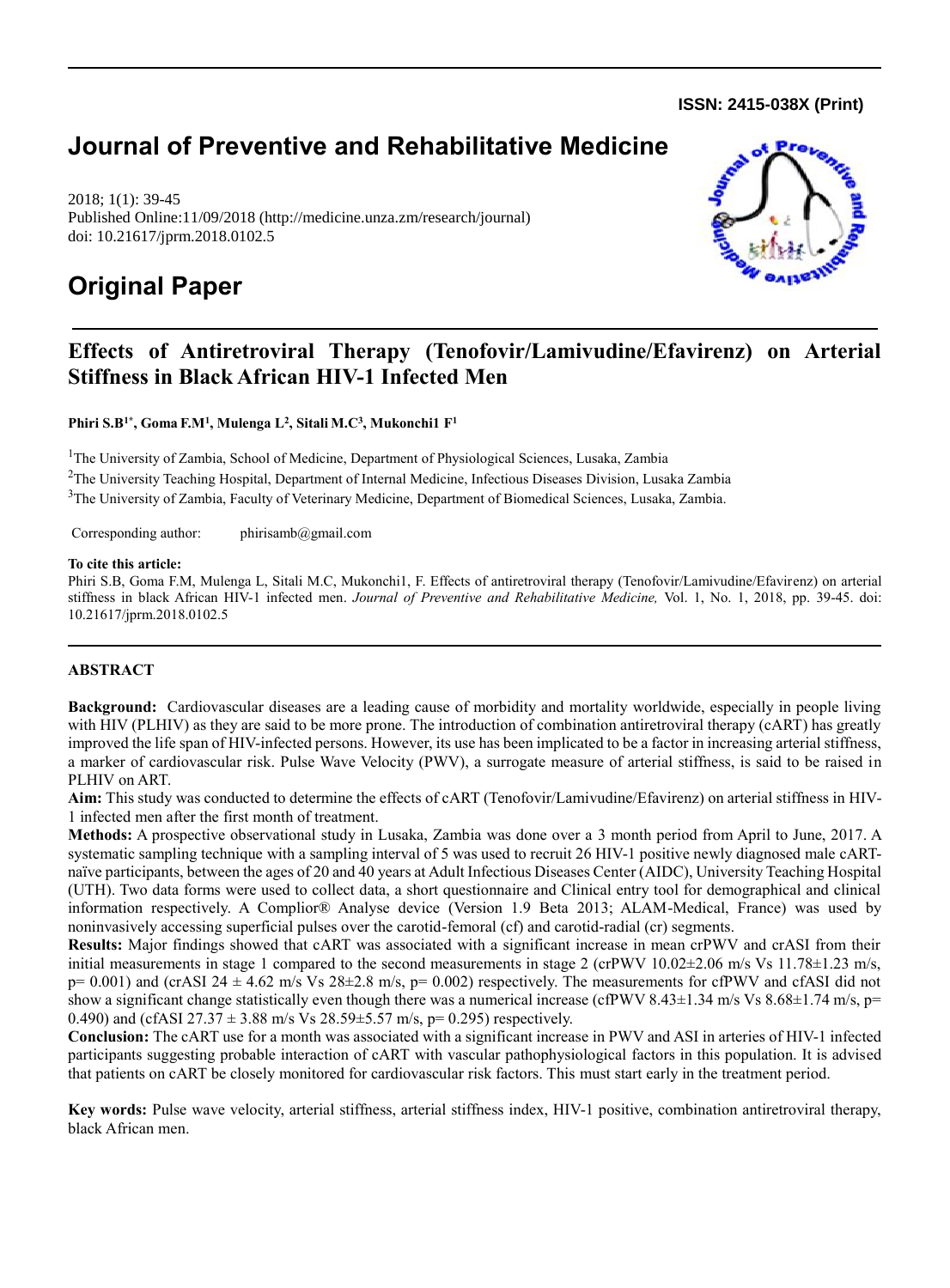## **1. Introduction**

Worldwide, cardiovascular diseases are a leading cause of morbidity and mortality [1]. Human Immunodeficiency Virus (HIV) infected individuals are relatively more prone to cardiovascular diseases (CVD) [2]. This being exacerbated by the increase in age due to the introduction of Antiretroviral Therapy (ART) that has extended the life span of these patients hence giving ample time for the CVD to develop and manifest [3, 4].

Arterial stiffness is described as hardening of the arterial walls due to endothelial wall dysfunction as well as loss of elastin [5, 6]. This affects the ability of large arteries to act as cushion for cardiac output and is an important determinant of the vascular load to the heart [7]. Arterial stiffness can be approximated by measuring the Pulse Wave Velocity (PWV), the velocity at which a pulse wave travels a given arterial segment. PWV is said to be an independent prognostic value for future CVDs and outcome [8]. However arterial stiffness can also be assessed using other markers such as high sensitivity C reactive protein, Interleukin-6, and D-dimer [9].

Studies investigating arterial stiffness in HIVpositive participants with case control design have demonstrated that HIV-positive individuals have increased arterial stiffness compared to HIVnegative individuals [10]. Duration of ART has been documented to be an indicator of further increase in arterial stiffness [8]. However, the minimum length of this duration is not known. This study was aimed at determining arterial PWV in HIV-1 infected men after a month of initiating cART.

## **2. Methodology**

## **Study Design and Sampling**

This prospective observational study investigated arterial stiffness in HIV positive participants prior to cART and after a month of treatment. The study was conducted at AIDC of the UTH, Lusaka. A systematic sampling technique with a sampling interval of 5 was employed in this study.

## **Inclusion and Exclusion Criteria**

All participants recruited for the study were males, HIV positive, above 20 years of age, cART-naive and non-smokers. All the patients who were above 40 years of age, unable to consent, had history of cardiovascular diseases, with all types of diabetes mellitus, who were on blood pressure medication, with BMI above 30 and waist-hip ratio above 0.90 were excluded from the study.

## **Study Procedures**

The freely consenting eligible participants were interviewed to note socio-demographic data and health information such as age, smoking, marital status, history of diabetes or use of hypoglycaemic agents or use of anti-hypertensive medication. Participant details of alcohol consumption, physical exercise, family history, other current medications and any existing pathological conditions were collected at the study visit.

*Figure 1* shows the two major stages followed when carrying out the research which started with the recruitment of participants in stage one. Thereafter, participants were exposed to cART (tenofovir/lamivudine/efavirenz). After a month of cART exposure participants returned to AIDC for the second stage measurements.



**Figure 1:** Showing the two major stages followed when carrying out the study

## **Pulse Wave Velocity Measurements**

In a calm lying participant, the length from the carotid artery (neck) to the femoral artery (groin) and to the radial artery (wrist) was measured using a standard measuring tape. The carotid sensor was slid on the neck holder. Gently, the participant's head was raised, to position the neck holder with the sensor on the carotid artery with the sensitive part of the sensor positioned above the point where the strongest carotid pressure was felt. The participant's groin was then exposed for an easy access to the femoral artery. To get the femoral and radial pressure signal, the sensor was held above the femoral and radial arteries respectively. The Complior Analyse unit was utilised for data acquisition and the values for PWV and transit time were recorded. The entire procedure took about 15 – 20 minutes per participant. Arterial Stiffness Index (ASI) Measurement.

In order to determine the ASI, pulse wave transit time (time delay between systolic peak and diastolic peak] was divided by height and computed by the Complior Analyse. The time delay between systolic peak & diastolic peak is rightly called Pulse Transit Time (PTT or  $\Delta T$ ) which is inversely proportional to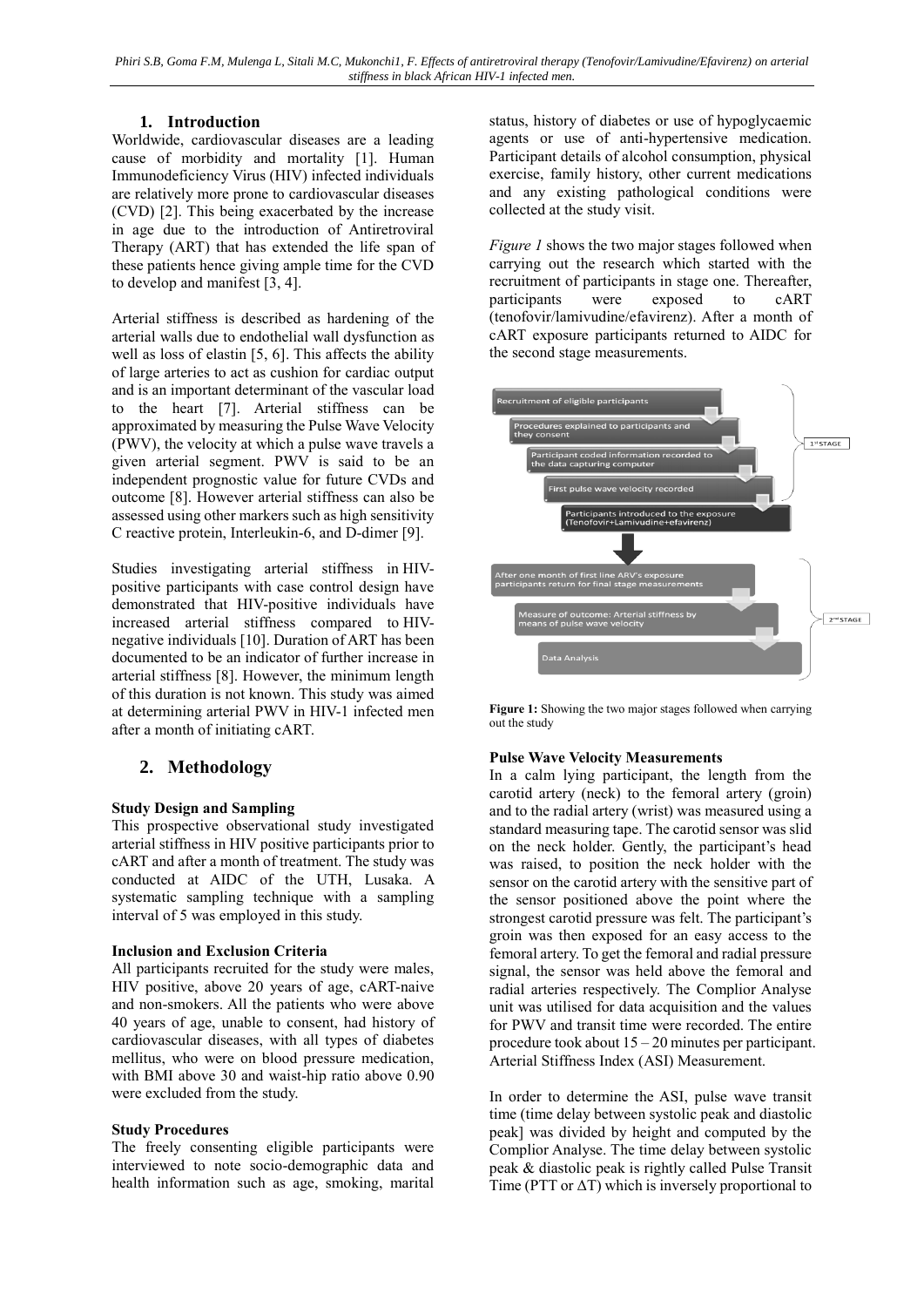arterial stiffness [11].

#### **Statistical Analysis**

Inferential statistics was used to analyse the data. All statistical analyses were performed using the STATISTIX statistical package for Windows Version 10, 2013. Analysis of Variance (ANOVA) was used for the comparison of participant's parameters before and after a month of cART exposure. Continuous variables were summarised using means and standard deviations.

#### **Ethical Consideration**

The involved procedures were explained to each participant in his own language, followed by the signing of an informed consent form. Ethical approval was granted by University of Zambia Biomedical Research Ethics Committee.

## **3. Results**

Demographic and anthropometric data at baseline and after one month of cART. The anthropometric and initial measurements data of HIV-1 positive cART-naïve participants is shown in the Table 1.

**Table 1: Anthropometric and baseline measurements data**

| Variable (Unit) | Mean   | <b>SD</b> | Min    | Max    |
|-----------------|--------|-----------|--------|--------|
|                 |        |           |        |        |
| Age (yrs)       | 31.50  | 5.41      | 20.00  | 40.00  |
| Height (m)      | 1.72   | 0.07      | 1.56   | 1.88   |
| Weight (kg)     | 62.35  | 11.34     | 40.00  | 92.30  |
| BMI $(m/kg2)$   | 21.14  | 3.21      | 16.60  | 29.79  |
| WHR             | 0.85   | 0.04      | 0.79   | 0.92   |
| $HR$ (bpm)      | 74.13  | 16.57     | 59.00  | 107.00 |
| $bSBP$ (mmHg)   | 122.98 | 10.42     | 104.00 | 146.00 |
| $bDBP$ (mmHg)   | 77.19  | 8.57      | 56.00  | 91.00  |
| $cSBP$ (mmHg)   | 117.46 | 15.07     | 94.00  | 168.00 |
| $cDBP$ (mmHg)   | 78.30  | 7.45      | 64.00  | 93.00  |
| $bMAP$ (mmHg)   | 92.56  | 8.84      | 78.00  | 110.00 |
| $cMAP$ (mmHg)   | 92.58  | 8.83      | 78.00  | 110.00 |
| cfPWV(m/s)      | 8.43   | 1.34      | 6.10   | 12.00  |
| crPWV(m/s)      | 10.02  | 2.06      | 5.10   | 13.40  |
| cfASI(m/s)      | 27.37  | 3.88      | 19.92  | 38.65  |
| crASI(m/s)      | 24.00  | 4.62      | 11.97  | 31.59  |

**BMI**=Body Mass Index; **WHR**=Waist to Hip Ratio; b=Brachial; c=central; **SBP**=Systolic Blood Pressure; **DBP**=Diastolic Blood Pressure; **MAP**=Mean Arterial Pressure**; cf=**carotid-femoral; **cr;** carotid-radial; **PWV**=Pulse Wave Velocity; **ASI**=Arterial Stiffness Index.

The anthropometric and final measurements data of HIV-1 positive participants after a month of cART exposure is shown in the Table 2.

**Table 2: Anthropometric and Final Measurements data after a month of cART.**

| <b>Variable</b> | <b>Mean</b> | <b>SD</b> | <b>Min</b> | <b>Max</b> |
|-----------------|-------------|-----------|------------|------------|
| Age $(yrs)$     | 31.50       | 5.41      | 20.00      | 40.00      |
| Height (m)      | 1.72        | 0.07      | 1.56       | 1.88       |
| Weight (kg)     | 63.06       | 11.41     | 41.00      | 92.50      |
| BMI $(m/kg2)$   | 21.24       | 3.48      | 15.00      | 28.86      |
| WHR             | 0.86        | 0.04      | 0.79       | 0.93       |
| $HR$ (bpm)      | 80.94       | 15.98     | 62.00      | 125.00     |
| $bSBP$ (mmHg)   | 124.38      | 12.78     | 100.00     | 152.00     |
| $bDBP$ (mmHg)   | 78.25       | 7.46      | 64.00      | 93.00      |
| $cSBP$ (mmHg)   | 121.15      | 14.74     | 99.00      | 182.00     |
| $cDBP$ (mmHg)   | 77.2        | 8.57      | 56.00      | 91.00      |
| bMAP(mmHg)      | 93.38       | 8.54      | 74.00      | 109.00     |
| cMAP(mmHg)      | 93.38       | 8.54      | 74.00      | 109.00     |
| cfPWV(m/s)      | 8.68        | 1.74      | 6.20       | 13.70      |
| crPWV(m/s)      | 11.78       | 1.23      | 9.30       | 14.20      |
| cfASI(m/s)      | 28.59       | 5.57      | 20.99      | 44.04      |
| crASI(m/s)      | 28.00       | 2.80      | 22.87      | 34.17      |

**BMI**=Body Mass Index; **WHR**=Waist to Hip Ratio; **b**=Brachial; **c**=central; **SBP**=Systolic Blood Pressure; **DBP**=Diastolic Blood Pressure; **MAP**=Mean Arterial Pressure; **cf**=carotid-femoral; **cr;** carotid-radial; **PWV**=Pulse Wave Velocity; **ASI**=Arterial Stiffness Index

#### **Effects of cART (Tenofovir/ Lamivudine/ Efavirenz) on the Pulse Wave Velocity.**

#### **Effects cART on the crPWV**

The initial mean crPWV in stage 1 was  $10.02 \pm 2.06$ m/s. This significantly increased to  $11.78 \pm 1.23$  m/s in stage 2 after one month of cART exposure (p= 0.001).



**Figure 2. Showing mean crPWV (m/s) before and after cART**

#### **Effects cART on the cfPWV**

The mean cfPWV in stage 1 was  $8.43 \pm 1.34$  m/s. This increased to  $8.68 \pm 1.74$  m/s in stage 2 after one month of cART exposure but was not statistically significant. There was no statistical significant difference between the observed cfPWV means in stage 1 as compared to stage 2 with  $p = 0.490$  as illustrated in figure 3. Even though the two means were not significantly different there was a noticeable numerical increase.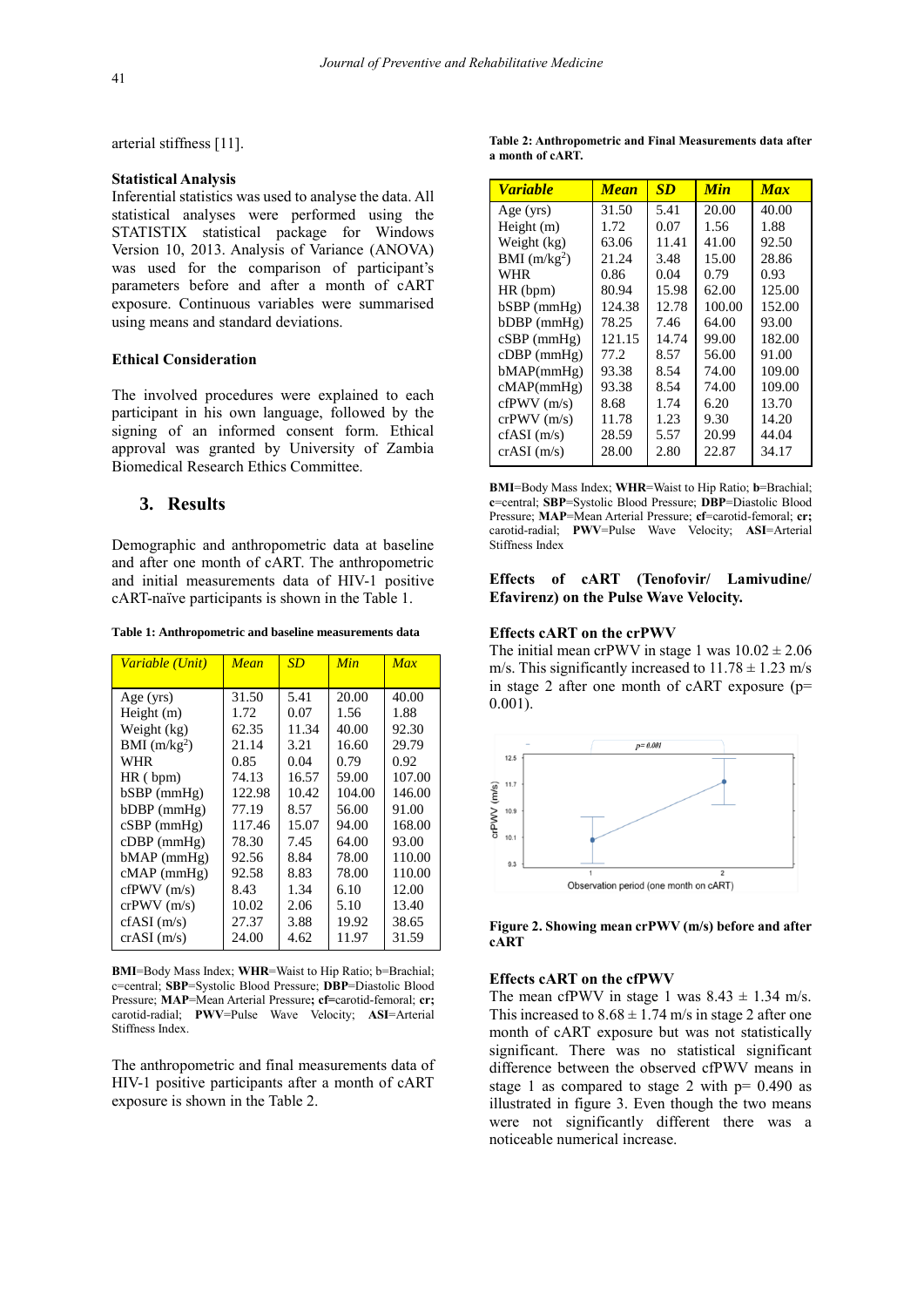

**Figure 3. Mean cfPWV (m/s) before and after cART exposure.**

#### **Effects of cART on the Arterial Stiffness Index**

#### **Effects cART on the crASI**

Figure 4 shows the mean crASI in stage 1 being 24  $\pm$  4.62 m/s. This increased to 28 $\pm$ 2.8 m/s in stage 2 after one month of cART exposure. There was a statistically significant difference between the observed crASI means (p= 0.002).



**Figure 4. Mean crASI (m/s) before and after cART exposure.**

## **Effects of cART on the cfASI**

Figure 5 shows that the mean cfASI in stage 1 was  $27.37 \pm 3.88$  m/s. Although this increased to  $28.59 \pm$ 5.57 m/s in stage 2 after one month of cART exposure, the magnitude of increase was not statistically significant (p=0.295).



**Figure 5 Showing mean cfASI (m/s) before and after cART exposure.**

## **4. Discussion**

To the best of our knowledge, this study is the first to use PWV in assessing arterial stiffness in newly diagnosed HIV-infected participants in Zambia. In this study, all the participants were newly diagnosed

HIV-infected men between the ages of 20 and 40 with the mean age of  $31 \pm 5$  years and the majority of the participants were falling in the age category of 31 to 34 years. This was therefore a relatively young cohort. The arteries are said to be as old as the age of an individual, with an increase in the age there is a decrease in nitric oxide synthesis and elastin fragmentation and degradation leading to the loading of collagen fibers in the arterial tree this ultimately result in an increased arterial stiffness [12]. Although age is a known factor that has an influence on arterial stiffness [13], it is not expected to have played a major role in the alterations documented in this relatively young population. Pulse wave velocity values for HIV-1 Infected cART-Naïve Participants

The initial crPWV and cfPWV measured in stage 1 for HIV-1 infected cART-naïve participants were  $10.02 \pm 2.06$  m/s and  $8.43 \pm 1.34$  m/s respectively. These values are relatively higher in comparison with those reported by [13] of crPWV 9.09 m/s and cfPWV 8.07 m/s respectively. The difference in these mean PWV values could be due to the fact that Echeverria [13] included females in their study population. Sex is an established independent determinant of PWV, females have a lower PWV when compared to males [14]. The above variations could also be due to difference in age inclusion criterion, sample size, participant's heights, and/or race among other factors. Some studies have reported that whites have a lower PWV compared to their age/sex matched blacks [15].

The cfPWV findings in this study were comparable to the ones reported by Lekakis [10] who found cfPWV value of  $8.1 \pm 1.4$  m/s. However, the PWV values recorded in stage 1(baseline) were relatively higher than the normal age matched reference values [16]. These higher values may be associated with the higher PWV reported in HIV-infected individuals. This is in agreement with previous studies that have shown that HIV-infected individuals have a higher PWV compared to the uninfected age matched controls [13, 17]. The HIV triggers a chronic vascular inflammatory response which ultimately leads to arteries becoming less compliant or stiff. The arterial wall structural difference in different arterial segments has a bearing on PWV. In the same line crPWV and cfPWV values are also influenced by the structural and functional properties of the radial and femoral arteries respectively [18]. Radial artery is more muscular with less elastic fibers compared to the elastic femoral artery that contains more collagen and elastic fibers which offers it an ability to accommodate more blood for a small rise in pressure [18]. Most researchers use cfPWV (synonymous to aortic PWV) to determine arterial stiffness as it is considered the gold standard in measurement of arterial stiffness [19]. Although this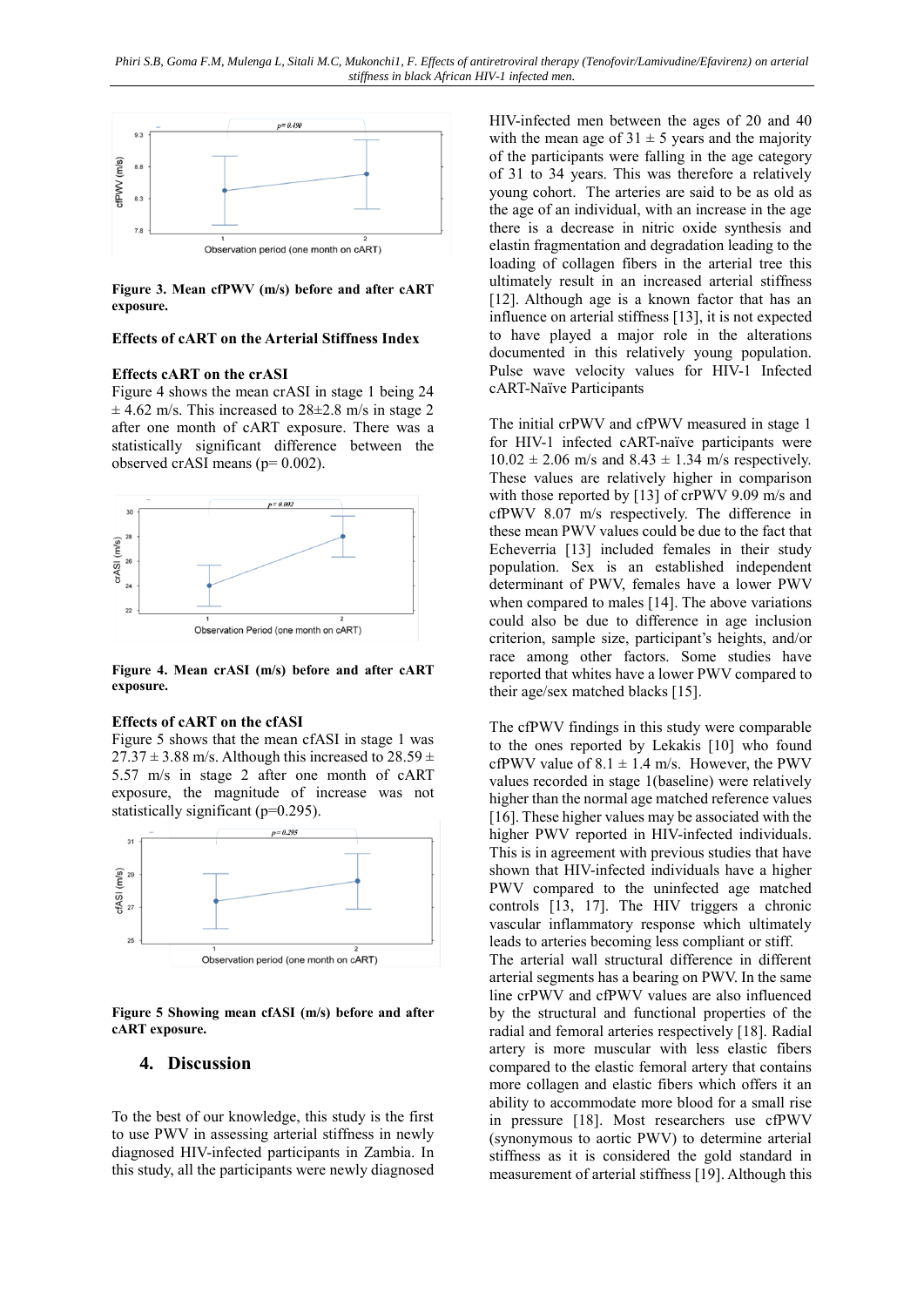is well established fact, it does not rule out the use of crPWV since arterial stiffness is also demonstrated along this arterial segment.

#### **Effects of cART (Tenoforvir/ Lamivudine/ Efarvirenz) on Arterial Stiffness**

#### **Effects of cART on Pulse Wave Velocity (PWV)**

There was a significant increase in crPWV during the first month of cART. This was in agreement with what has been reported in other studies [20]. Duration of cART treatment is one of the factors that is associated with an increase in arterial stiffness [21]. However, these studies have evaluated changes over many months thus measuring chronic effects of cART. In this study, duration of cART exposure was for only one month, suggesting involvement of more acute pathophysiological processes that may be responsible.

A number of mechanisms have been proposed for the effects of cART on the cardiovascular system. Combination antiretroviral therapy is known to cause alteration in the lipid metabolism which result in lipodystrophy and/ or dyslipidemia. Lipodystrophy due to insulin resistance has been attributed to the impaired glucose transport and phosphorylation [22]. In another study insulin resistance was noticed after four weeks of cART exposure in HIV-infected individuals [23]. Lipodystrophy leads to stimulation of sympathetic activity, the released catecholamine (Norepinephrine) causes vascular smooth muscle contraction and reduction in the arterial distensibility hence an increase in the PWV [24, 25]. Eric [26] also reported that the use of cART in HIVinfected men was associated with a lower arterial distensibility.

There are multiple factors that have been reported which contribute to dyslipidemia observed in HIVinfected individuals on cART. These factors include altered hepatic synthesis of lipids, inflammation, oxidative stress, direct drug toxicity and also genetic factors [27-30]. Baker [31] presented randomized data that quantified the absolute effect of cART initiation on serum lipids in which they found that total cholesterol and Low density lipoprotein C (LDL-C) increases were greatest among the subgroup that was prescribed efavirenz (EFV). In the current study, EFV was one of the drugs used.

Arterial stiffness is a very complex process which results from the changes in the arterial wall at different levels. The vascular wall stability largely depends on the balance between two main scaffolding proteins collagen and elastin. Combination antiretroviral therapy used in the present study causes a reduction in the cathepsin

levels, an enzyme which breaks down collagen [32]. This may result in the dysregulation of collagenelastin balance, with collagen production dominating over normal elastin whose quantities diminish in arterial walls and eventually result in arterially stiffness and an increase in PWV [33].

#### **Effects of cART on Arterial Stiffness Index (ASI)**

The mean crASI and cfASI observed in stage 1 of this study where higher compared to the baseline values obtained in another study [34], that observed the ASI baseline values in HIV uninfected black men smokers. The above comparison may suggest that the HIV virus has more effect on arterial stiffness than smoking.

The mean crASI in stage 1 increased significantly after one month of cART exposure. The cART was associated with a significant increase in mean crASI but not in mean cfASI. These findings may suggest that the effects of cART on arterial wall in HIV-1 infected men may occur preferentially, or earlier, on the muscular than elastic arteries [35].

## **Conclusion and Recommendation**

This study shows that cART is associated with an increase in arterial stiffness in HIV-1 infected black African men after a month of treatment. These findings suggest that the effect of cART on arterial wall may occur preferentially, or earlier, on the muscular than elastic arteries. This further proposes the invocation of more acute pathophysiological mechanisms that may be associated with processes of vasoconstriction or diminished distensibility or a combination of the two.

It is advised that PLHIV on cART be closely monitored for factors of cardiovascular pathology to mitigate against the increase in events reported in this population. Some of these pathophysiological alterations may have quite an early onset in the process of clinical management. To take these findings to the next level, further studies need to be conducted on a larger scale and longer periods of observation time.

#### **Acknowledgement**

We sincerely thank the Lusaka Apex Medical University (LAMU) for the financial support rendered towards this work.

#### **Conflict of Interest**

The authors declare no conflict of interest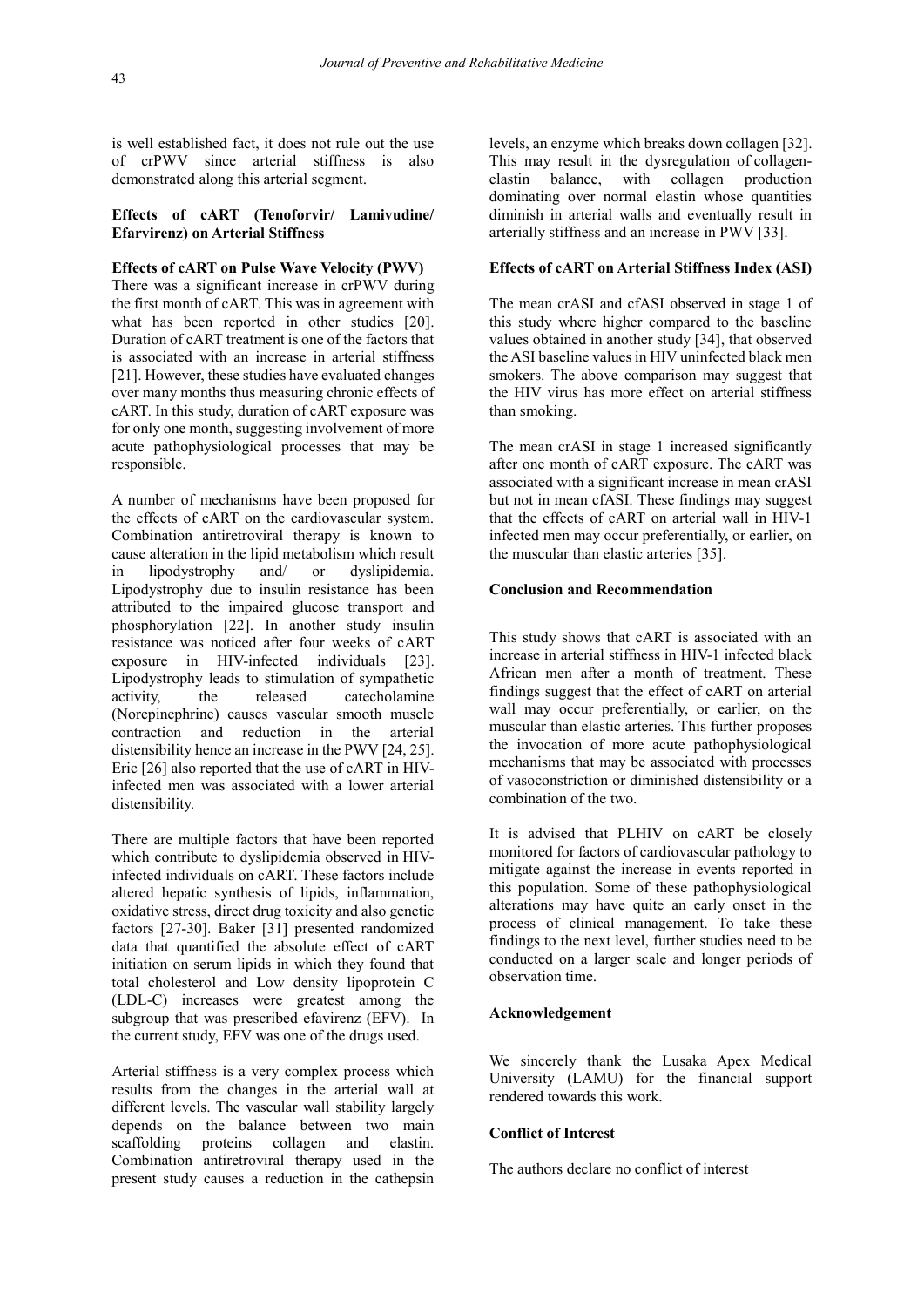## **Reference**

- *1.* Wilson PW, D'Agostino RB, Levy D, Belanger AM, Silbershatz H, Kannel WB. Prediction of coronary heart disease using risk factor categories. *Circulation. 1998; 97 (18):1837-47.*
- *2.* Friis-Møller N, Weber R, Reiss P, Thiébaut R, Kirk O, Monforte AdA, et al. Cardiovascular disease risk factors in HIV patients–association with antiretroviral therapy. Results from the DAD study. *Aids. 2003;17(8):1179-93.*
- *3.* Palella Jr FJ, Delaney KM, Moorman AC, Loveless MO, Fuhrer J, Satten GA, et al. Declining morbidity and mortality among patients with advanced human immunodeficiency virus infection. *New England Journal of Medicine. 1998;338 (13):853-60.*
- *4.* Grinspoon S, Carr A. Cardiovascular risk and bodyfat abnormalities in HIV-infected adults. *New England Journal of Medicine. 2005;352(1):48-62*
- *5.* Mackenzie I, Wilkinson I, Cockcroft J. Assessment of arterial stiffness in clinical practice. *Qjm. 2002;95(2):67-74.*
- *6.* Cecelja M, Chowienczyk P. Role of arterial stiffness in cardiovascular disease. *JRSM Cardiovascular disease. 2012;1(4):11.*
- *7.* Lipshultz SE, Easley KA, Orav EJ, Kaplan S, Starc TJ, Bricker JT, et al. Cardiovascular status of infants and children of women infected with HIV-1 (P 2 C 2 HIV): a cohort study. *The Lancet*. *2002;360(9330):368-73.*
- *8.* Laurent S, Boutouyrie P, Asmar R, Gautier I, Laloux B, Guize L, et al. Aortic stiffness is an independent predictor of all-cause and cardiovascular mortality in hypertensive patients. *Hypertension. 2001;37(5):1236-41.*
- *9.* van Wijk JP, de Koning EJ, Cabezas MC, Joven J, op't Roodt J, Rabelink TJ, et al. Functional and structural markers of atherosclerosis in human immunodeficiency virus-infected patients. *Journal of the American College of Cardiology. 2006;47(6):1117-23.*
- *10.* Lekakis J, Ikonomidis I, Palios J, Tsiodras S, Karatzis E, Poulakou G, et al. Association of highly active antiretroviral therapy with increased arterial stiffness in patients infected with human immunodeficiency virus. *American Journal of hypertension. 2009;22(8):828-34.*
- *11.* Buhutkar P, Bhutkar M. A comparative study of arterial stiffness indices between smokers & non smokers. *International Journal of Medical Research & Health Sciences. 2013;2(3):533-9.*
- *12.* Xu X, Wang B, Ren C, Hu J, Greenberg DA, Chen T, et al. Age-related Impairment of Vascular Structure and Functions. *Aging and disease. 2017;8(5):590.*
- *13.* Echeverría P, Bonjoch A, Moltó J, Jou A, Puig J, Ornelas A, et al. Pulse wave velocity as index of arterial stiffness in HIV-infected patients compared with a healthy population. *JAIDS Journal of Acquired Immune Deficiency Syndromes. 2014;65 (1):50-6.*
- *14.* Doonan RJ, Scheffler P, Yu A, Egiziano G, Mutter A, Bacon S, et al. Altered arterial stiffness and subendocardial viability ratio in young healthy light smokers after acute exercise. *PloS one. 2011;6(10):e26151.*
- *15.* Morris AA, Patel RS, Binongo JNG, Poole J, al

Mheid I, Ahmed Y, et al. Racial differences in arterial stiffness and microcirculatory function between Black and White Americans. *Journal of the American Heart Association. 2013;2(2):e002154.*

- *16.* Collaboration RVfAS. Determinants of pulse wave velocity in healthy people and in the presence of cardiovascular risk factors:' establishing normal and reference values'. *European Heart Journal. 2010; 31(19):2338-50.*
- *17.* Blanco JJR, García IS, Cerezo JG, de Rivera JMPS, Anaya PM, Raya PG, et al. Endothelial function in HIV-infected patients with low or mild cardiovascular risk. *Journal of Antimicrobial Chemotherapy. 2006;58 (1):133-9.*
- 18. Nichols W, O'Rourke M, Vlachopoulos C. McDonald's blood flow in arteries: theoretical, experimental and clinical principles: CRC Press; 2011.
- *19.* Mancia G, De Backer G, Dominiczak A, Cifkova R, Fagard R, Germano G, et al. heagerty AM, Kjeldsen SE, Laurent S, Narkiewicz K, Ruilope L, Rynkiewicz A, Schmieder RE, Boudier hA, Zanchetti A. EShYESC Task Force on the Management of Arterial hypertension. *J hypertens. 2007;25(9):1751Y62.*
- *20.* Bruno RM, Bianchini E, Faita F, Taddei S, Ghiadoni L. Intima media thickness, pulse wave velocity, and flow mediated dilation. *Cardiovascular Ultrasound. 2014;12 (1):1.*
- *21.* Eira M, Bensenor IM, Dorea EL, Cunha RS, Mill JG, Lotufo PA. Potent antiretroviral therapy for human immunodeficiency virus infection increases aortic stiffness. *Arquivos brasileiros de cardiologia. 2012;99 (6):1100-7.*
- *22.* Koutkia P, Grinspoon S. HIV–Associated Lipodystrophy: Pathogenesis, Prognosis, Treatment, and Controversies. *Annu Rev Med. 2004;55: 303-17.*
- *23.* Noor MA, Lo JC, Mulligan K, Schwarz J-M, Halvorsen RA, Schambelan M, et al. Metabolic effects of indinavir in healthy HIV-seronegative men. *AIDS (London, England). 2001;15(7):F11.*
- *24.* Mahmud A, Feely J. Effect of smoking on arterial stiffness and pulse pressure amplification. *Hypertension. 2003;41(1):183-7.*
- *25.* van der Valk M, Reiss P, van Leth FC, Ackermans MT, Endert E, Romijn JA, et al. Highly active antiretroviral therapy-induced lipodystrophy has minor effects on human immunodeficiency virusinduced changes in lipolysis, but normalizes resting energy expenditure. *The Journal of Clinical Endocrinology & Metabolism. 2002;87(11):5066-71.*
- *26.* Ho JE, Deeks SG, Hecht FM, Xie Y, Schnell A, Martin JN, et al. Initiation of antiretroviral therapy at higher nadir CD4+ T-cell counts is associated with reduced arterial stiffness in HIV-infected individuals. *AIDS (London, England). 2010; 24(12):1897.*
- *27.* Feingold KR, Grunfeld C. The acute phase response inhibits reverse cholesterol transport. *Journal of lipid research. 2010;51(4):682-4.*
- *28.* Kelesidis T, Currier JS. Dyslipidemia and cardiovascular risk in human immunodeficiency virus infection. *Endocrinology and metabolism clinics of North America. 2014;43(3):665.*
- *29.* Mujawar Z, Rose H, Morrow MP, Pushkarsky T, Dubrovsky L, Mukhamedova N, et al. Human immunodeficiency virus impairs reverse cholesterol transport from macrophages. *PLoS biology. 2006;4 (11):e365.*